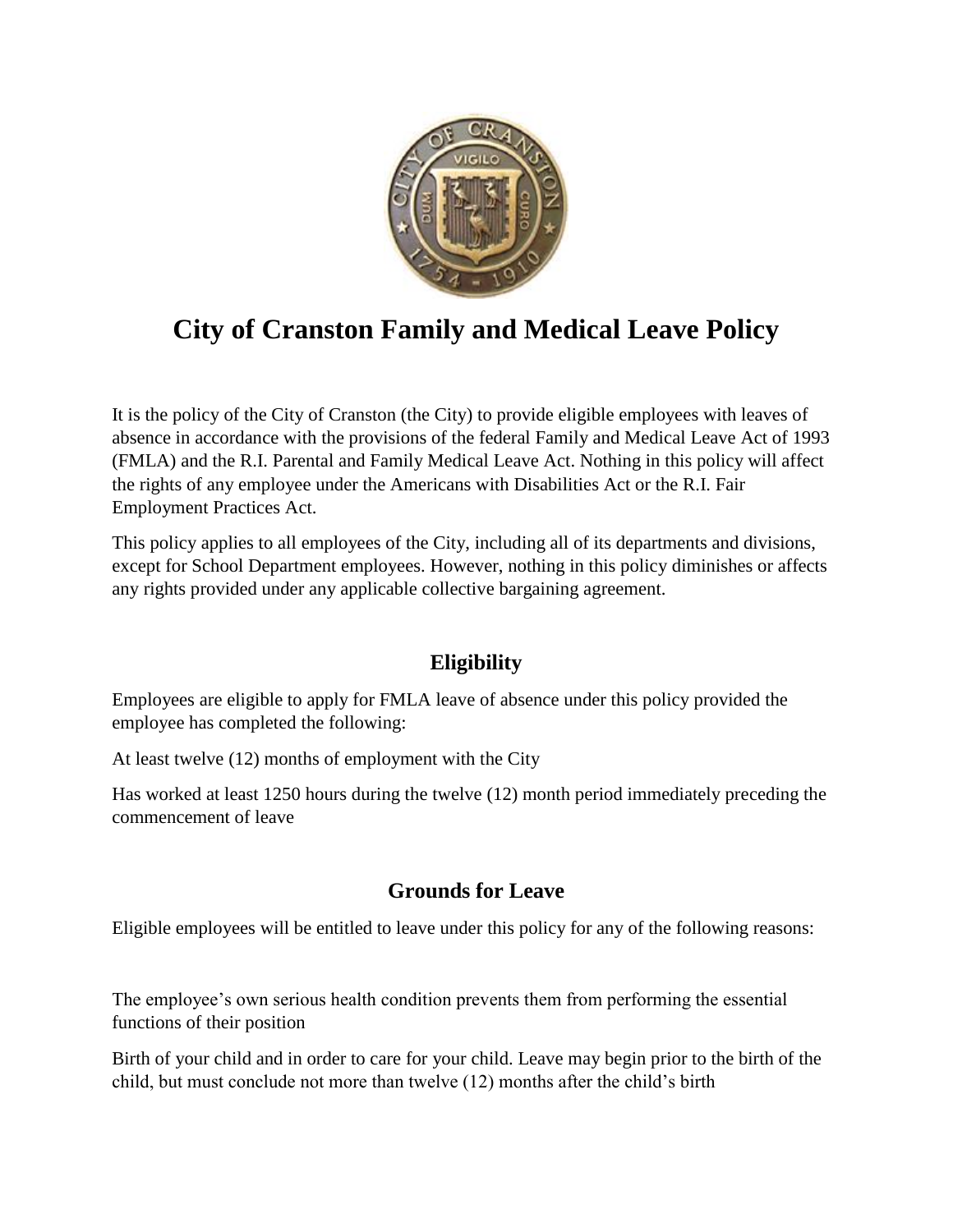Placement with you of a child, age seventeen or younger, for adoption or foster care, provided that such leave must conclude not more than twelve (12) months after the actual placement. Leave taken for this purpose may begin prior to actual placement of the child with the parents if absence from work is required in order for the placement to proceed.

In order to care for a son, daughter, spouse, parent, mother-in-law, or father-in-law if such person has a serious health condition.

To attend school conferences or other school related activities for your child or child of whom you are legal guardian (to a maximum of ten (10) hours in any twelve (12) month period).

Because of a qualifying exigency arising out of the fact that your spouse, son, daughter, or parent is on covered active duty or call to covered active duty status with the Armed Forces.

Because you are the spouse, son, daughter, parent, or next of kin of a covered service member with a serious injury or illness.

## **Duration**

The maximum duration of a leave of absence under this federal Family and Medical Leave Act and the R.I. Parental and Family Medical Leave Act policy is thirteen (13) weeks in the twelve (12) month period from January 1-December 31 in any given year.

## **Reduced Work Schedule or Intermittent Leave**

In the case of your own serious health condition or that of a spouse, child, or parent, you may be permitted to take leave on an "Intermittent" basis rather than all at once, or you may be able to work a reduced schedule. In such a case, the City may require you to transfer temporarily to an available alternative position with equivalent pay and benefits for which you are qualified and where the temporary position better accommodates recurring periods of leave than your regular position. Intermittent or reduced schedule leaves are subject to the City's approval unless medically necessary. The maximum total accumulation of leave that may be taken intermittently or by working reduced schedule is thirteen (13) weeks.

## **Paid/Unpaid Leave**

The Family Medical Leave Act of 1993 allows eligible employees to take job-protected unpaid leave or to substitute accrued paid leave the employee has earned. The City, through this policy, requires that any employee applying for FMLA leave to apply all of their accrued (paid) timevacation, sick, personal time **prior** to being allowed to take unpaid leave. Once all of your accrued time has been used you may continue your FMLA leave unpaid.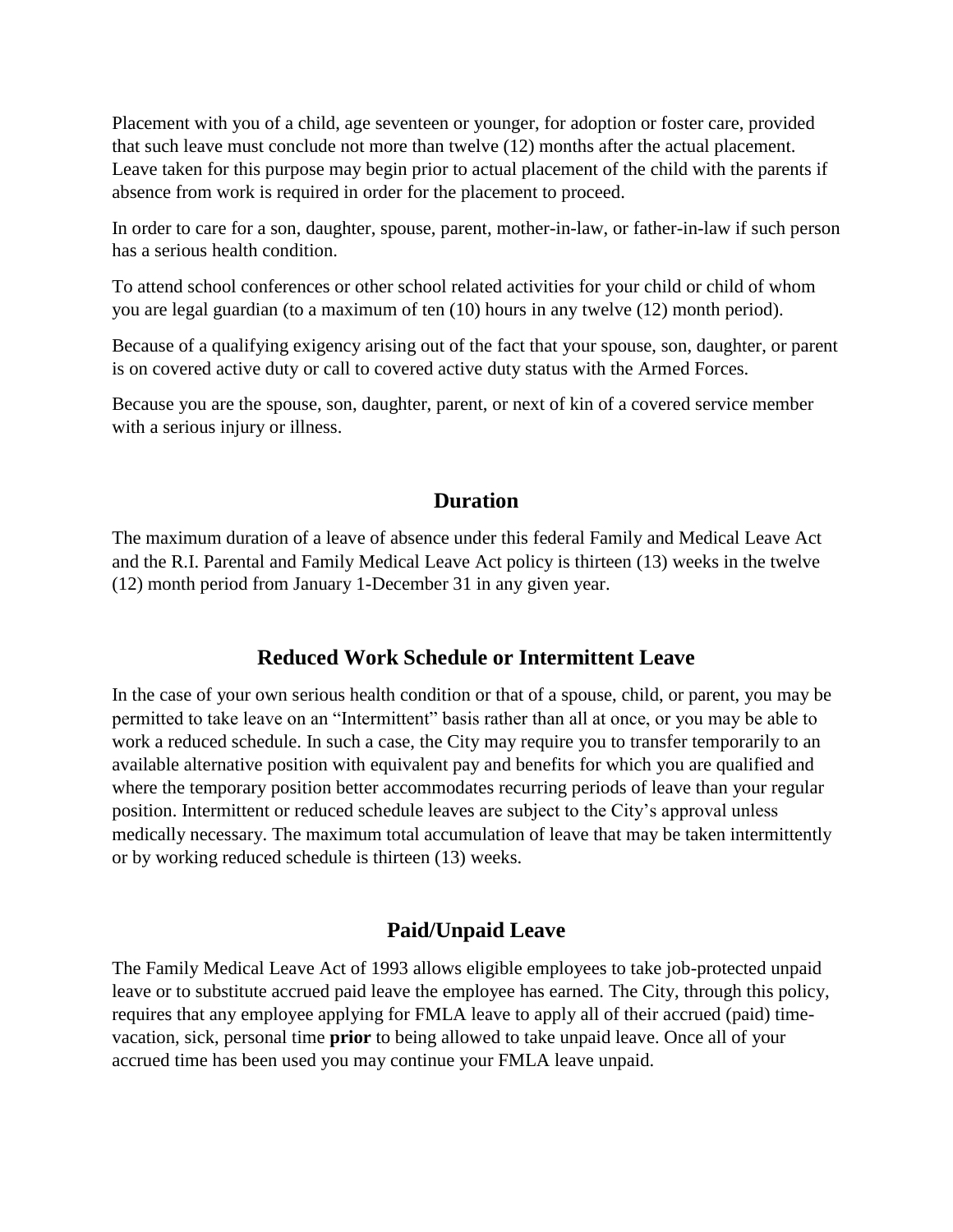## **Entitlement to Benefits**

The City will continue to provide existing health coverage for the duration of the leave. However, the employee is expected to pay the portion of their coverage for health benefits that they normally pay whether covered under an individual or family plan. If you do not return at the end of a leave granted under this policy you must reimburse the City for the cost to the City of continuing your medical and dental coverage during the leave, unless your failure to return is due to the continuation of a serious health condition or other circumstances beyond your control.

## **Procedure, Notice, and Information Required**

The procedure to request a leave of absence under this policy requires written notification to the City, with as much notice as possible, preferably at least 30 days prior to the beginning of the leave when the need for such leave is reasonably foreseeable (as in the case of a birth of a child, placement of a child for adoption or foster care, or a planned medical treatment for a serious health condition). If the need for leave is not foreseeable, you must provide such notice as is practicable. Failure to provide timely notice may result in a delay in approval or denial of leave. You must provide at least twenty-four (24) hours' notice prior to leave for school related activities, and you must make a reasonable effort to schedule such leave so as to avoid disrupting the City's operations.

The City requires the following information when applying for a leave of absence under this FMLA policy:

When your own illness is involved, a statement that you cannot perform the essential functions of your position

In the case of leave for the birth, adoption, foster placement of a child, information related to the birth or placement, including the anticipated due date or age of the child to be placed for adoption or foster care

In the case of leave to care for a spouse, child, parent, mother in law, or father in law, a statement that you are needed to provide such care and an estimate of the amount of time you will be needed for that purpose

Where intermittent or a reduced work schedule is sought for a planned medical treatment, the dates on which such treatment is expected to be given and the duration of such treatment

Where intermittent leave or a reduced work schedule is sought because of your own serious medical condition, a statement of the medical necessity for the intermittent leave or reduced leave schedule, and the expected duration of such leave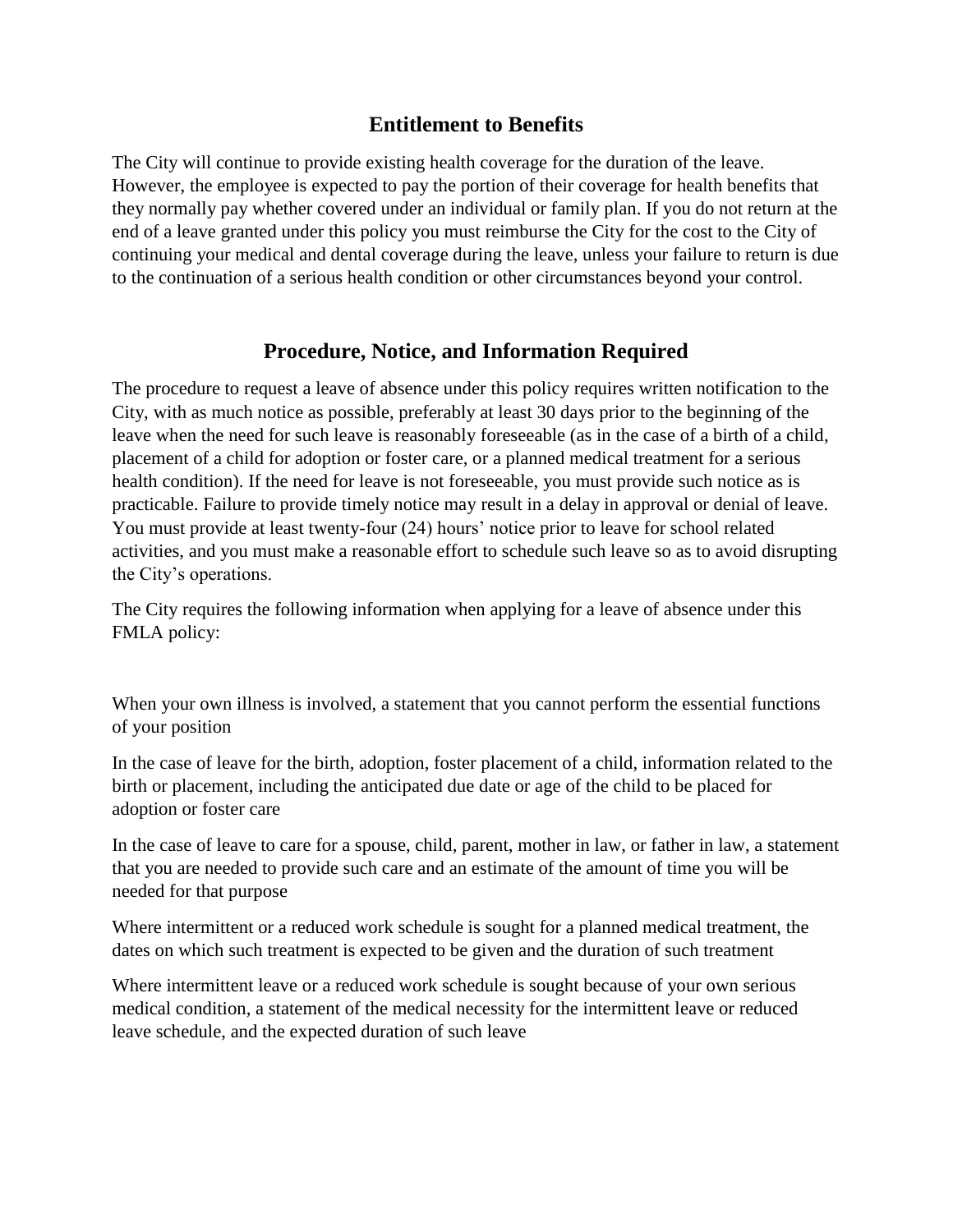Where intermittent leave or a reduced work schedule is sought to care for a spouse, child, parent, mother in law, or father in law a statement that such leave is necessary to care for the family member or will assist in their recovery, and the expected duration of such leave

#### **Certification**

All information related to serious health conditions must be certified by your health care provider (utilizing Form WH-380-E), or the health care provider of your child, spouse, parent, mother in law, or father in law, whichever is appropriate(utilizing Form WH-380-F). If the City has reason to doubt the validity of the certification, the City may require, at its expense, that you obtain the opinion of a second health care provider designated or approved by the City. Where the original and second opinions differ, the City may require, at its expense, that you obtain the opinion of a third health care provider designated or approved jointly by you and the City, whose opinion shall be final. Leaves of absence will be provisionally granted for periods during which the second and third opinions are sought.

## **Notification**

Upon receipt of a completed application packet containing all of the required information sufficient to allow the City to decide whether a requested leave of absence qualifies under this policy, the City will notify you within five (5) business days in writing and/or by email whether the leave is Granted or Denied. Your department head will also receive notification from the Personnel Director for planning and scheduling purposes.

#### **Requirements**

Employees who are granted a leave of absence under this policy will be required to update the foregoing information on a reasonable basis. If your leave of absence is necessitated by you own serious health condition, you will be required to furnish medical certification of your fitness to return to work at the conclusion of your leave. If the circumstances of your leave change, and you are able to return to work earlier than the date indicated on the form provided, you will be required to notify the City at least two (2) workdays prior to the date you intend to report for work.

#### **Reinstatement and Extension**

If your leave under this policy does not exceed thirteen (13) weeks, you will be restored to the same position you held prior to commencement of the leave, or to an equivalent position, with equivalent pay, benefits, seniority status, and other terms and conditions of employment, unless no such position is available for reasons unrelated to your taking leave under this policy. Where necessary you may request an extension of the leave. If you have not requested it in writing and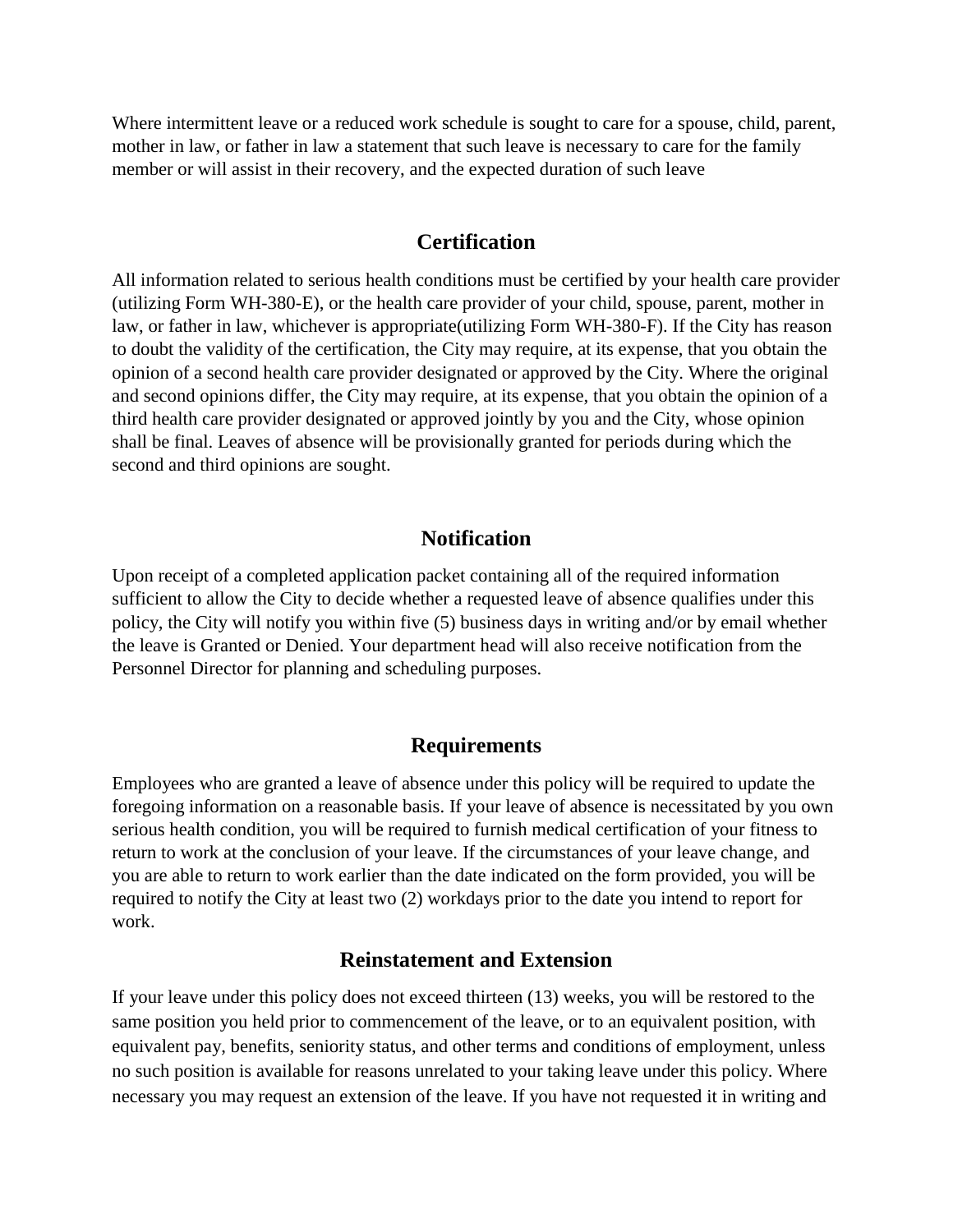been granted an extension, and do not return to work at the conclusion of an approved leave under this policy, you will be considered to have voluntarily resigned from employment with the City. It is your responsibility to notify the Personnel Department if an extension of the approved leave is necessary. All extensions must be approved by the Personnel Director before they become effective.

## **Documentation and Recertification**

The federal guidelines are very clear regarding documentation with your employer for time off once your FMLA leave has been granted. If the employee fails to follow the intent of the law then they may be asked to recertify with the physician who completed the original leave request to verify it is warranted. The following are the federal guidelines:

825.203. If an [employee](https://www.law.cornell.edu/definitions/index.php?width=840&height=800&iframe=true&def_id=bea914a5c8e96d2bd45bd15266f83a24&term_occur=999&term_src=Title:29:Subtitle:B:Chapter:V:Subchapter:C:Part:825:Subpart:B:825.203) needs leave intermittently or on a [reduced leave schedule](https://www.law.cornell.edu/definitions/index.php?width=840&height=800&iframe=true&def_id=6bf5ec230c147c9087ba95c7fc2d99db&term_occur=999&term_src=Title:29:Subtitle:B:Chapter:V:Subchapter:C:Part:825:Subpart:B:825.203) for planned medical treatment, then the [employee](https://www.law.cornell.edu/definitions/index.php?width=840&height=800&iframe=true&def_id=bea914a5c8e96d2bd45bd15266f83a24&term_occur=999&term_src=Title:29:Subtitle:B:Chapter:V:Subchapter:C:Part:825:Subpart:B:825.203) must make a reasonable effort to [schedule](https://www.law.cornell.edu/definitions/index.php?width=840&height=800&iframe=true&def_id=9163814e7cf928b400bc12f18eda8fe9&term_occur=999&term_src=Title:29:Subtitle:B:Chapter:V:Subchapter:C:Part:825:Subpart:B:825.203) the treatment so as not to unduly disrupt the employer's operations

825.303 [Employee](https://www.law.cornell.edu/definitions/index.php?width=840&height=800&iframe=true&def_id=bea914a5c8e96d2bd45bd15266f83a24&term_occur=999&term_src=Title:29:Subtitle:B:Chapter:V:Subchapter:C:Part:825:Subpart:C:825.303) notice requirements for unforeseeable FMLA leave.

*Timing of notice.* When the approximate timing of the need for leave is not foreseeable, an [employee](https://www.law.cornell.edu/definitions/index.php?width=840&height=800&iframe=true&def_id=bea914a5c8e96d2bd45bd15266f83a24&term_occur=999&term_src=Title:29:Subtitle:B:Chapter:V:Subchapter:C:Part:825:Subpart:C:825.303) must provide notice to the [employer](https://www.law.cornell.edu/definitions/index.php?width=840&height=800&iframe=true&def_id=e17aaff285a2b79532ba7888840c00d1&term_occur=999&term_src=Title:29:Subtitle:B:Chapter:V:Subchapter:C:Part:825:Subpart:C:825.303) [as soon as practicable](https://www.law.cornell.edu/definitions/index.php?width=840&height=800&iframe=true&def_id=46e054ba59749967d1750b6b9cb638c3&term_occur=999&term_src=Title:29:Subtitle:B:Chapter:V:Subchapter:C:Part:825:Subpart:C:825.303) under the facts and circumstances of the particular case. It generally should be practicable for the [employee](https://www.law.cornell.edu/definitions/index.php?width=840&height=800&iframe=true&def_id=bea914a5c8e96d2bd45bd15266f83a24&term_occur=999&term_src=Title:29:Subtitle:B:Chapter:V:Subchapter:C:Part:825:Subpart:C:825.303) to provide notice of leave that is unforeseeable within the time prescribed by the [employer's](https://www.law.cornell.edu/definitions/index.php?width=840&height=800&iframe=true&def_id=e17aaff285a2b79532ba7888840c00d1&term_occur=999&term_src=Title:29:Subtitle:B:Chapter:V:Subchapter:C:Part:825:Subpart:C:825.303) usual and customary notice requirements applicable to such leave.

When an [employee](https://www.law.cornell.edu/definitions/index.php?width=840&height=800&iframe=true&def_id=bea914a5c8e96d2bd45bd15266f83a24&term_occur=999&term_src=Title:29:Subtitle:B:Chapter:V:Subchapter:C:Part:825:Subpart:C:825.303) seeks leave due to a qualifying reason, for which the [employer](https://www.law.cornell.edu/definitions/index.php?width=840&height=800&iframe=true&def_id=e17aaff285a2b79532ba7888840c00d1&term_occur=999&term_src=Title:29:Subtitle:B:Chapter:V:Subchapter:C:Part:825:Subpart:C:825.303) has previously provided the [employee](https://www.law.cornell.edu/definitions/index.php?width=840&height=800&iframe=true&def_id=bea914a5c8e96d2bd45bd15266f83a24&term_occur=999&term_src=Title:29:Subtitle:B:Chapter:V:Subchapter:C:Part:825:Subpart:C:825.303) FMLA-protected leave, the [employee](https://www.law.cornell.edu/definitions/index.php?width=840&height=800&iframe=true&def_id=bea914a5c8e96d2bd45bd15266f83a24&term_occur=999&term_src=Title:29:Subtitle:B:Chapter:V:Subchapter:C:Part:825:Subpart:C:825.303) must specifically reference either the qualifying reason for leave or the need for FMLA leave. Calling in "sick" without providing more information will not be considered sufficient notice to trigger an [employer's](https://www.law.cornell.edu/definitions/index.php?width=840&height=800&iframe=true&def_id=e17aaff285a2b79532ba7888840c00d1&term_occur=999&term_src=Title:29:Subtitle:B:Chapter:V:Subchapter:C:Part:825:Subpart:C:825.303) obligations under the Act. The [employer](https://www.law.cornell.edu/definitions/index.php?width=840&height=800&iframe=true&def_id=e17aaff285a2b79532ba7888840c00d1&term_occur=999&term_src=Title:29:Subtitle:B:Chapter:V:Subchapter:C:Part:825:Subpart:C:825.303) will be expected to obtain any additional required information through informal means. An [employee](https://www.law.cornell.edu/definitions/index.php?width=840&height=800&iframe=true&def_id=bea914a5c8e96d2bd45bd15266f83a24&term_occur=999&term_src=Title:29:Subtitle:B:Chapter:V:Subchapter:C:Part:825:Subpart:C:825.303) has an obligation to respond to an [employer's](https://www.law.cornell.edu/definitions/index.php?width=840&height=800&iframe=true&def_id=e17aaff285a2b79532ba7888840c00d1&term_occur=999&term_src=Title:29:Subtitle:B:Chapter:V:Subchapter:C:Part:825:Subpart:C:825.303) questions designed to determine whether an absence is potentially FMLAqualifying. Failure to respond to reasonable [employer](https://www.law.cornell.edu/definitions/index.php?width=840&height=800&iframe=true&def_id=e17aaff285a2b79532ba7888840c00d1&term_occur=999&term_src=Title:29:Subtitle:B:Chapter:V:Subchapter:C:Part:825:Subpart:C:825.303) inquiries regarding the leave [request](https://www.law.cornell.edu/definitions/index.php?width=840&height=800&iframe=true&def_id=a759445299b004d7169686493539757a&term_occur=999&term_src=Title:29:Subtitle:B:Chapter:V:Subchapter:C:Part:825:Subpart:C:825.303) may result in denial of FMLA protection if the [employer](https://www.law.cornell.edu/definitions/index.php?width=840&height=800&iframe=true&def_id=e17aaff285a2b79532ba7888840c00d1&term_occur=999&term_src=Title:29:Subtitle:B:Chapter:V:Subchapter:C:Part:825:Subpart:C:825.303) is unable to determine whether the leave is FMLA-qualifying.

Also if there is a pattern of suspected abuse the city may request that the employee return to the physician for further clarification and a special recertification of the qualifying illness.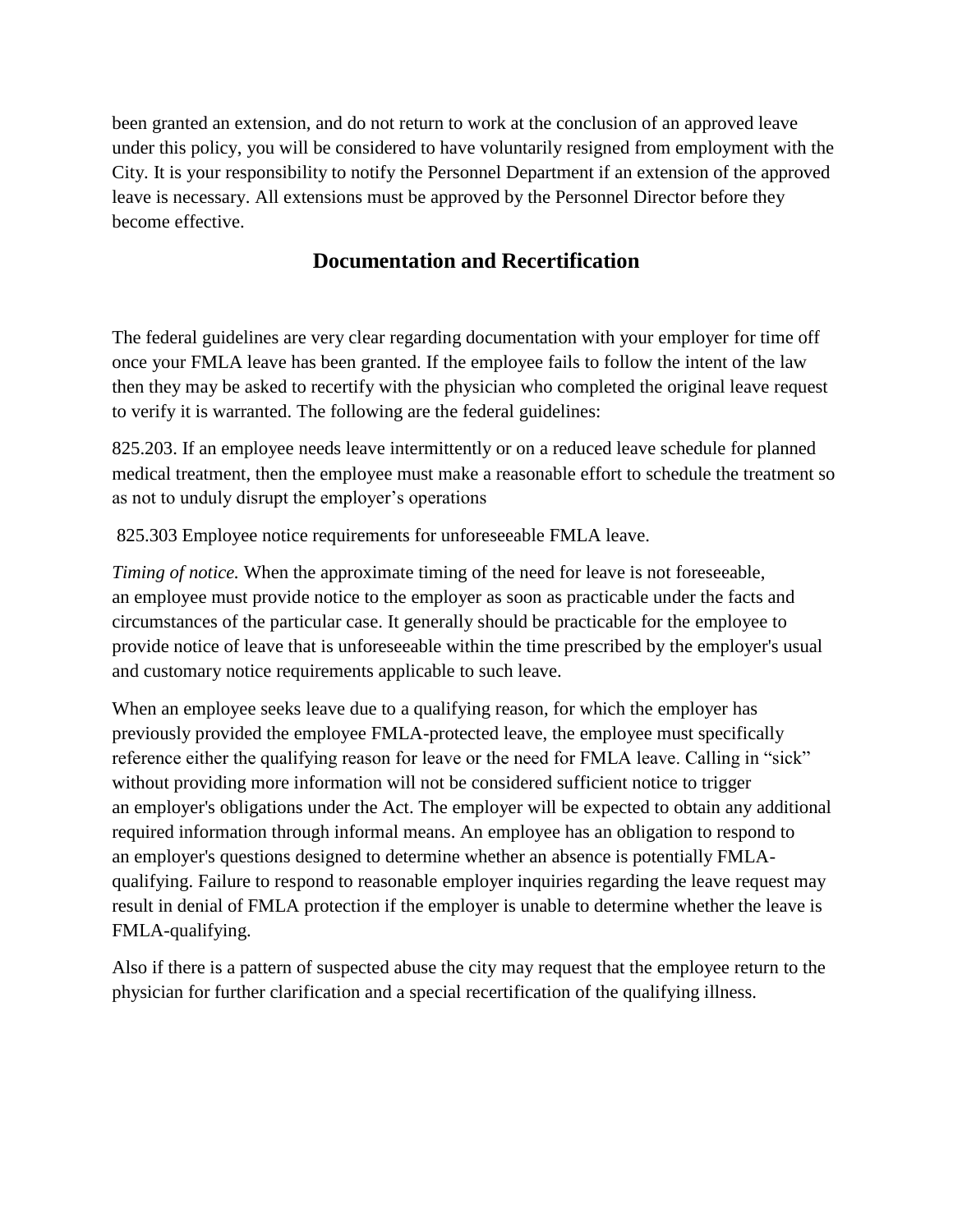## **Request for Family Medical Leave**

If the requested leave is for the placement of a child for adoption or foster care:

What is the child' date of birth?

What is the expected date of placement? \_\_\_\_\_\_\_\_\_\_\_\_\_

If the reason for the leave is to care for one's own serious medical condition or that of a close family member, please advise the Personnel Director who will provide the appropriate medical certification paperwork that must be completed as soon as possible. Failure to submit the appropriate medical certification may result in the delay of a leave or the denial of a leave request.

If you are requesting intermittent leave or reduced schedule leave, please briefly explain when you need to be absent from work and why this schedule is necessary. If you are requesting leave to attend a school related activity, please briefly explain when you need to be absent from work and the nature of the school related activity.